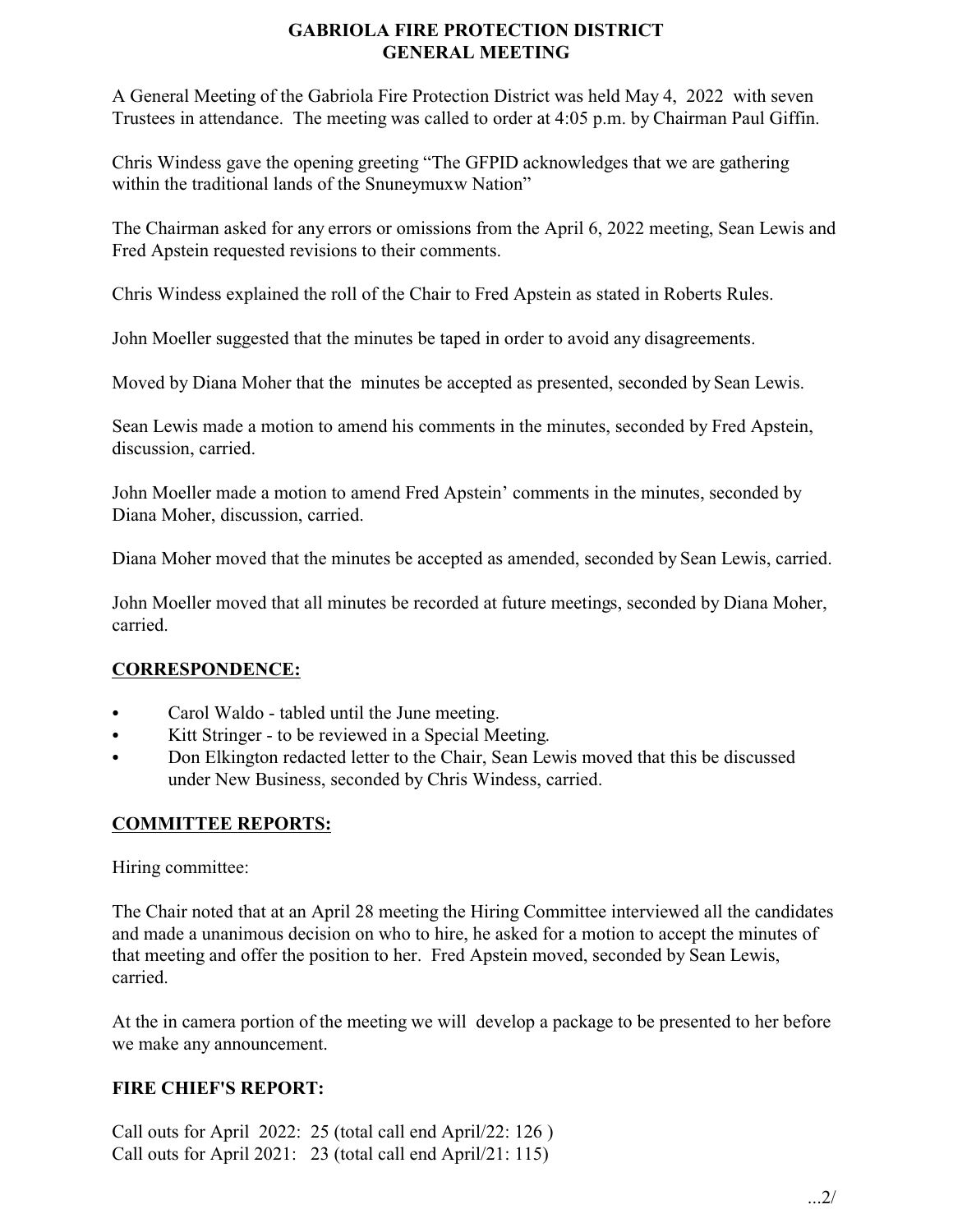Alarms: 2 Burn complaint: 3 F.R.: 19 Misc: 1

Drop off day was a huge success, we saw over 200 vehicles come through the gravel pit near Hall #2 in an 8 hour window. We have received 6 letters of support and lots of positive reviews over social media.

The equipment has been ordered to upgrade two EMR kits, this will be paid from the EMR fundraiser. Our medical Director is in place and the fire department will soon be responding as EMRs. Glenys and Oliver are now licenced which brings us up to three to date.

Wildfire training on April 26: In attendance was RCMP, BCEHS, HAM Radio, RDN, ESS, PALS and the Office of the Fire Commissioner, over 50 responders on scene. The practice was to simulate a wildland fire moving through the 707 Community Park into the neighbourhood of Crestwood with fire attack and evacuation taking place simultaneously. The evolution demonstrated the work that has gone into preplan and firesmarting this neighbourhood. Best of all was how well it was received by the community of Crestwood. A big thanks to Capt. Stringer for the detail that went into organizing this event.

The hiring process for the new Administer Assistant went exceptionally well, great candidates applied for the position and the Trustees worked well on coming to a unanimous decision. I thank all the applicant for applying for the position.

I am asking for the support from the firefighters, Trustees, and community to write letters requesting the upgrade of our BCEHS station to be a full-time station referred to as an Alfa station. The station is currently staffed by a model, which is a trial, they call it schedule on call or a SOC Station. It is staffed by 4 full time positions working 8hours at the station then on pager for 16 hours working on three-day rotation if they time out or are sick then they try to bring in one of the three causal members sometimes paid at a rate of only \$2 hour that are on the list for Gabriola. The problem is not having enough staff to ensure the ambulance always responds with two paramedics. This problem then falls to the fire department to drive the ambulance and help on minor calls where the First Responders wouldn't normally be required. A simple solution is to make Gabriola an Alfa station with 8 full time paramedics on two 12 hour shifts on a 4-day rotation and staff 24-7-365, as a side note we have a written agreement to drive the Ambulance as a last resort, but this last resort is starting to be used to frequently.

Discussion around the request for letters:

- In favour of a letter could the Chief give us some stats?
- Concern about one agency criticising another.

Diana Moher moved that the Trustees write a letter of support, seconded byChris Windess, carried.

Fred Apstein moved to accept the Fire Chief's report, seconded by Chris Windess, carried.

# **TRAINING OFFICER REPORT**

Recruits have written exam 8 of 8 for exterior accreditation, the last of evaluations are scheduled for May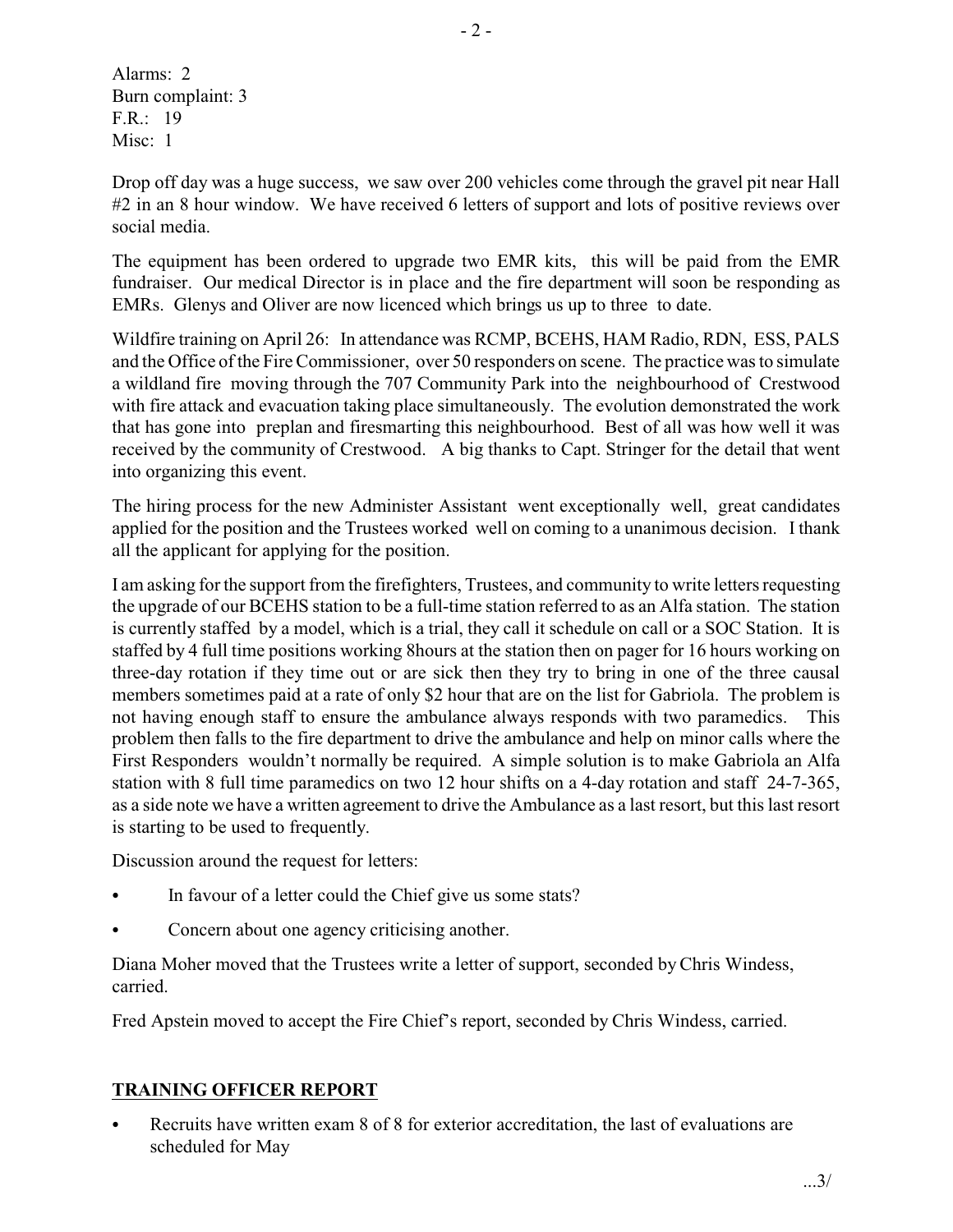- New members integrating in -Water supply training
- Held an FR scenario and familiarization in the new skatepark
- Hosted classroom session for members who need to certify as WSPP-WFF-1
- EMR licensing- There was some surprise/confusion regarding Jenn being in charge of the FR program. This is standard for an officer do under the T.O. Jenn took over from Dimitri.
- T.O enrolled in the Fire Service Instructor Level 2 program at JIBC
- Started remote training for a potential Internship program we are exploring.
- Joint Occupational Health and Safety Committee information has been downstreamed to members and a new bulletin board is up.
- Mental health resiliency training was completed with Dr. Nancy Reeves. Challenge is that she is unable to accept any new clients
- 4 members completed ICS 100 this month
- Emergency Vehicle Operations Training is taking place this month as per NFPA requirements for annual evaluations. The internal training program was modified to incorporate new "no parking" signs that were put up in reaction to a Trustee telling the Fire Chief he could park there "because there were no signs"
- 2 Officers successfully completed the Emergency Scene Management course this is the last portion of Fire Officer 1- We now have 2 qualified FSO-2 and 3 FSO -1. Two more to start Fire Service Leadership this fall.
- Grant paid for the upcoming 2 days of Team leader/strategies and tactics we have 2 senior instructors coming over from Vancouver to teach this class in house
- Grant paid for upcoming 2 days Incident Safety Officer course we have 2 senior instructors coming from Vancouver to teach this class in house
- GVFD hosted a major Wildland Scenario in the Crestwood Firesmart group Neighborhood. We had GVFD, CECA, RCMP, BCAS, ESS, PALS, and OFC participate. Over 50 responders and 19 households participated in the live real-time scenario. This was the biggest multi-agency scenario that our OFC Fire Service Advisor had witnessed. This scenario was able to be a success due to the pre-planing and work the community has put into emergency preparedness and communications.
- T.O Stringer voted Zone 1A (North island) Training Officer Representative for the Training Officer Association of B.C. Our Province is divided into 6 zones (2 on the island) and each has a senior rep. This is an honour for GVFD and the work and relationship building of former T.O Sprogis helped us with this.

The BCFTOA is dedicated to gathering information on training standards and providing this information to fire departments so they may effectively and safely train their members. In a world of ever-changing standards and regulations, this organization provides fire departments with the most current, up-to-date course information and training requirements. The BCFTOA will help develop, and support the work of those leaders and organizations in order that they may best provide training for members and affiliated Associations.

Congratulations for your appointment to the BCTOA.

Moved by Diana Moher to accept the Training Officer report as presented, seconded by Sean Lewis, carried. ...4/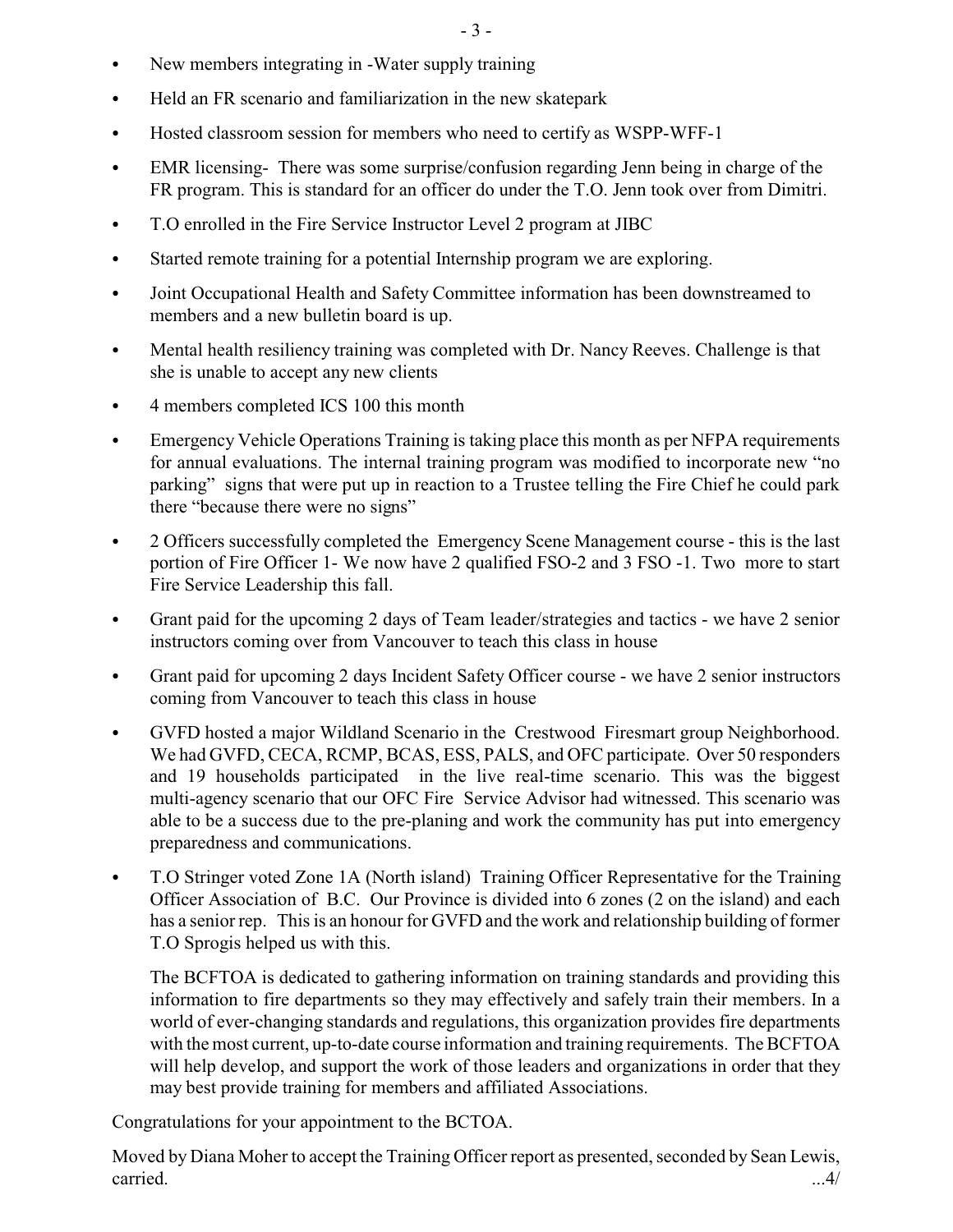#### **ASSOCIATION REPORT**

Little to report, getting through what we have to and have a clothing order coming in soon.

### **OLD BUSINESS:**

- Policies:
- Difference between trying to resolve issues informally vrs. formal complaint.
- No procedures, no guidance.
- Complaint policy table until we hear from the Review committee.

#### **Extended Health, self insure:**

The Fire Chief gave out the paperwork showing what we have now and what we could be doing on our own.

- $\bullet$  How many people are on it? 2
- $\bullet$  \$259.00 p/m is expensive for what you are getting, makes sense.
- Do the volunteers get any EH or dental? No but have in the past.
- Need a policy regarding maintaining funding, budget, rules of use.

Diana Moher moved to accept concept in principal and go to the finance committee to come up with a policy, seconded by Chris Windess, carried.

#### **NEW BUSINESS:**

The Chair asked for a 10 minute adjournment to look something up.

Moved by Diana Moher, seconded by Chris Windess, carried.

Trustees have a copy of an email the Chair received, some parts of the email have been redacted. This email was sent to my personal email address but it was addressed to Chair of Board, that's why it is part of the meeting. Nominations closed Friday April 22 on Monday April 25 names of candidates were released to the Board, this email was received by me on April 28. On page 3 of document you will see a redacted portion that is redacted by me as I am concerned about the protection under FOI Act. There are some statements in here that cause concern,.

Fred Apstein said that this communication was from someone who was considering running for the Board and was asking about the Board, this is his reporting it's a "he said she said."

The Chair stated he doesn't believe this falls within the criteria of in-camera I'm going to suggest that a Special Committee be formed to deal with this email and the comments contained therein and that Committee be authorized to contact appropriate legal council to determine if there is a legal issue.

Only just seen this for the first time, what I hear is well intentioned comments there is no request for information or resolution or action, well intended venting. Perhaps the gentleman concerned should be contacted, he hasn't asked for anything. He is sending you this to ensure the proper information is out there.